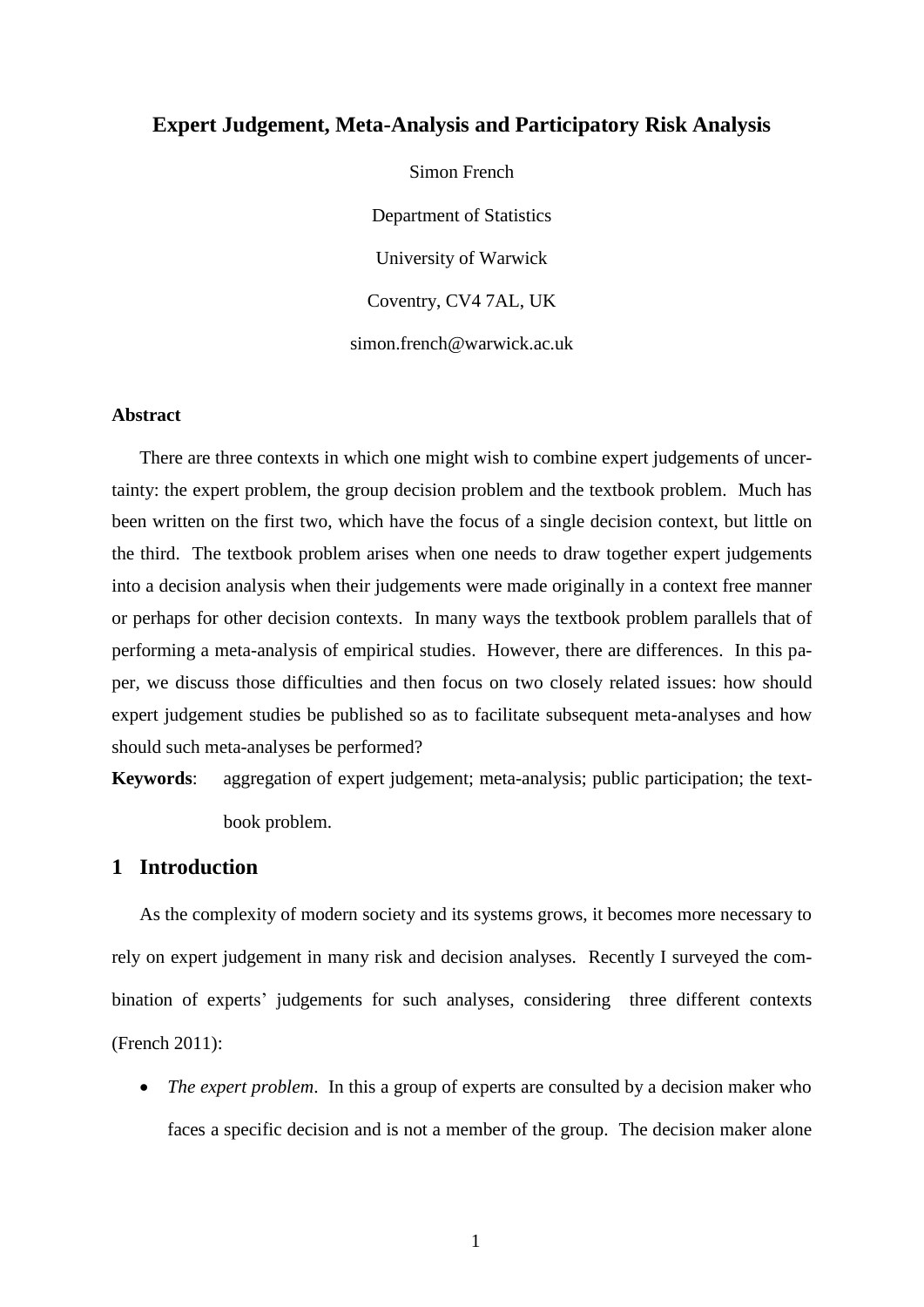is responsible and accountable for the decision. Here, the emphasis is on how the decision maker should learn from the experts.

- *The group decision problem*. The group itself is jointly responsible and accountable for the decision; they are also their own experts. They wish that to the outside world their decision appears rational and, possibly, also fair and democratic. Thus, the emphasis is on how they may combine their judgements in some formal structured way.
- *The textbook problem*. The group is simply required to give their judgements for others to use in future, as yet undefined circumstances. Thus the emphasis here is on reporting their judgements in a manner that offers the greatest potential for future use.

The first two cases have the focus of a specific decision problem, but the third does not.

The textbook problem was so termed by French [\(1985\)](#page-17-1), and it was moot then whether it existed other than in concept. Recently, however, it has gained importance as part of societal risk and decision analysis [\(French 2011\)](#page-17-0). As yet there are *no* established methodologically sound approaches to its solution. In addressing its solution or, at least, exploring the issues that need be overcome in its solution, my arguments will follow two different, but closely strands: firstly, the need to report expert studies in a 'scientific' manner; secondly, the technical issues faced by meta-analyses specifically designed to draw together previously published expert studies. Further I shall argue that these meta-analytic techniques for expert studies should differ considerably from those developed for combining empirical studies, since expert judgement data and empirical data have very different qualities.

# **2 The Textbook Problem in Societal Risk and Decision Analysis**

How should a group of experts write a report containing their probabilistic forecasts of some potential events or uncertainty judgements of some quantities without the context of a specific decision or risk? Savage [\(1972\)](#page-19-0) claimed that this is the role of scientific reporting in building consensus on our understanding of the natural world; but that is not what I mean. To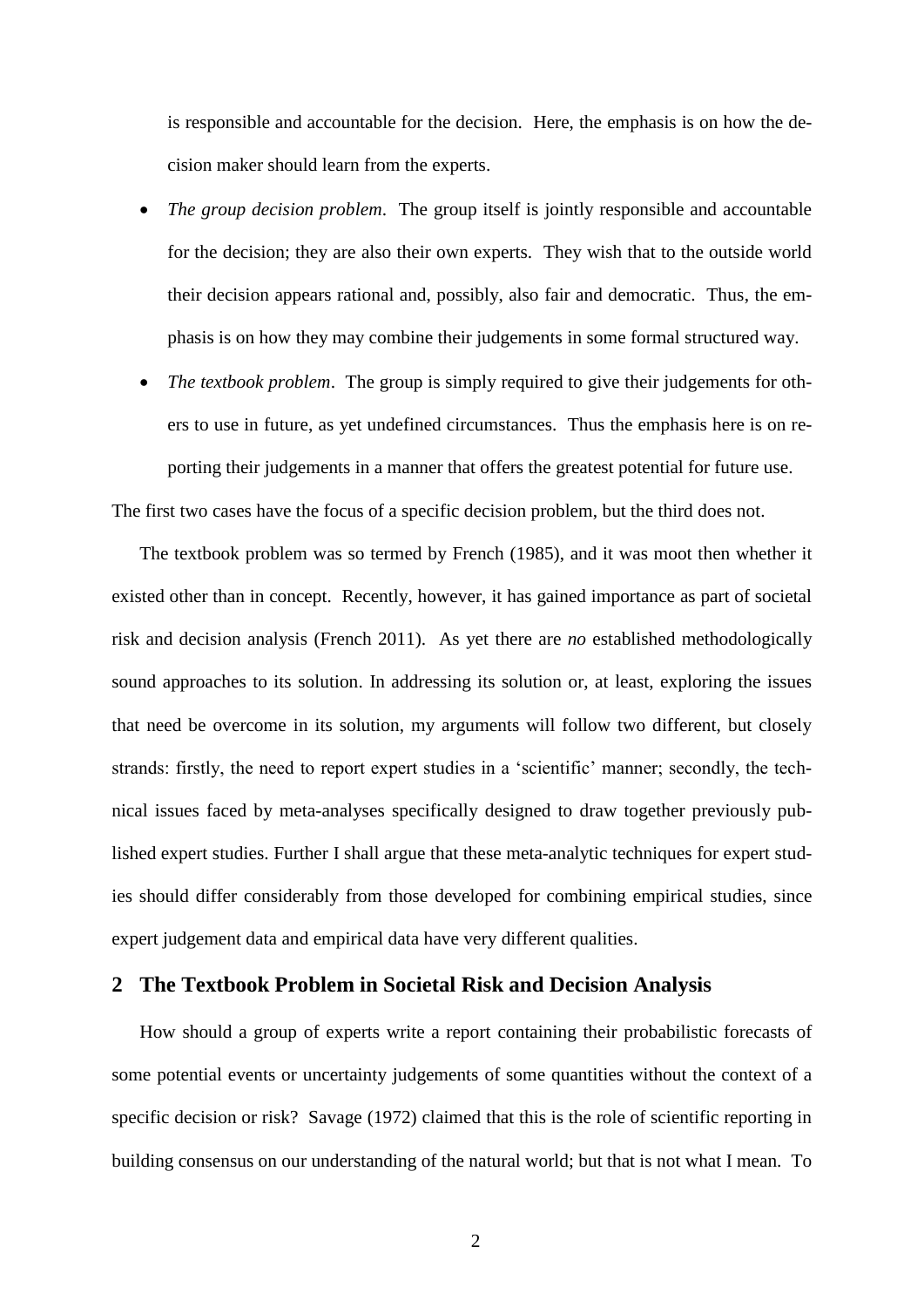give an example: a few years back, the US and UK governments commissioned reports on the likelihood of an earth impact of a major asteroid. Although a scientific issue, it was not one that was driving current research; rather, it was a question that politicians asked, and one they asked without the context of a specific decision. How should the experts have framed their answer; and how might their answers be used?

Two developments have led to the textbook problem gaining reality. Firstly, paternalistic approaches of governments and their agencies to societal issues are being replaced by more participatory methods (see, e.g., [Gregory](#page-18-0) *et al.* 2005; [French](#page-17-2) *et al.* 2007; [Renn 2008\)](#page-19-1). Twenty years ago, most democracies were purely representative democracies. Citizens elected politicians who with their administrations made societal decisions. Once made, decisions were announced and defended against any public criticism. Public disillusion with politics along with greater adherence to deliberative democratic ideals have led to growing use of stakeholder involvement and public participation [\(Bayley 2008\)](#page-16-0). In turn, this has led to a demand for wider access to information on risks, etc., which introduces the second development. The web has allowed citizens to find and access reports and other data much easier than ever before, and to deliberate upon these [\(Rios Insua and French 2010\)](#page-19-2). The development of the semantic web and open linked data [\(Bizer](#page-16-1) *et al.* 2009) and of web-based analytic technologies for building model chains, e.g. those envisaged by the *UncertWeb Project* [\(www.uncertweb.org\)](http://www.uncertweb.org/), are adding further impetus. Analyses may be conducted using a range of data, models and other material available across the web: and this may be done by lay, often inexperienced analysts. Expert studies and the judgemental data therein will be increasingly consulted for the purposes of risk and decision analyses. Reports and expert judgements from studies for earlier decisions may be reused in later analyses to support a different decision, a factor that may confound some of the issues in dealing with the expert and group decision problems with those relating to the textbook problem.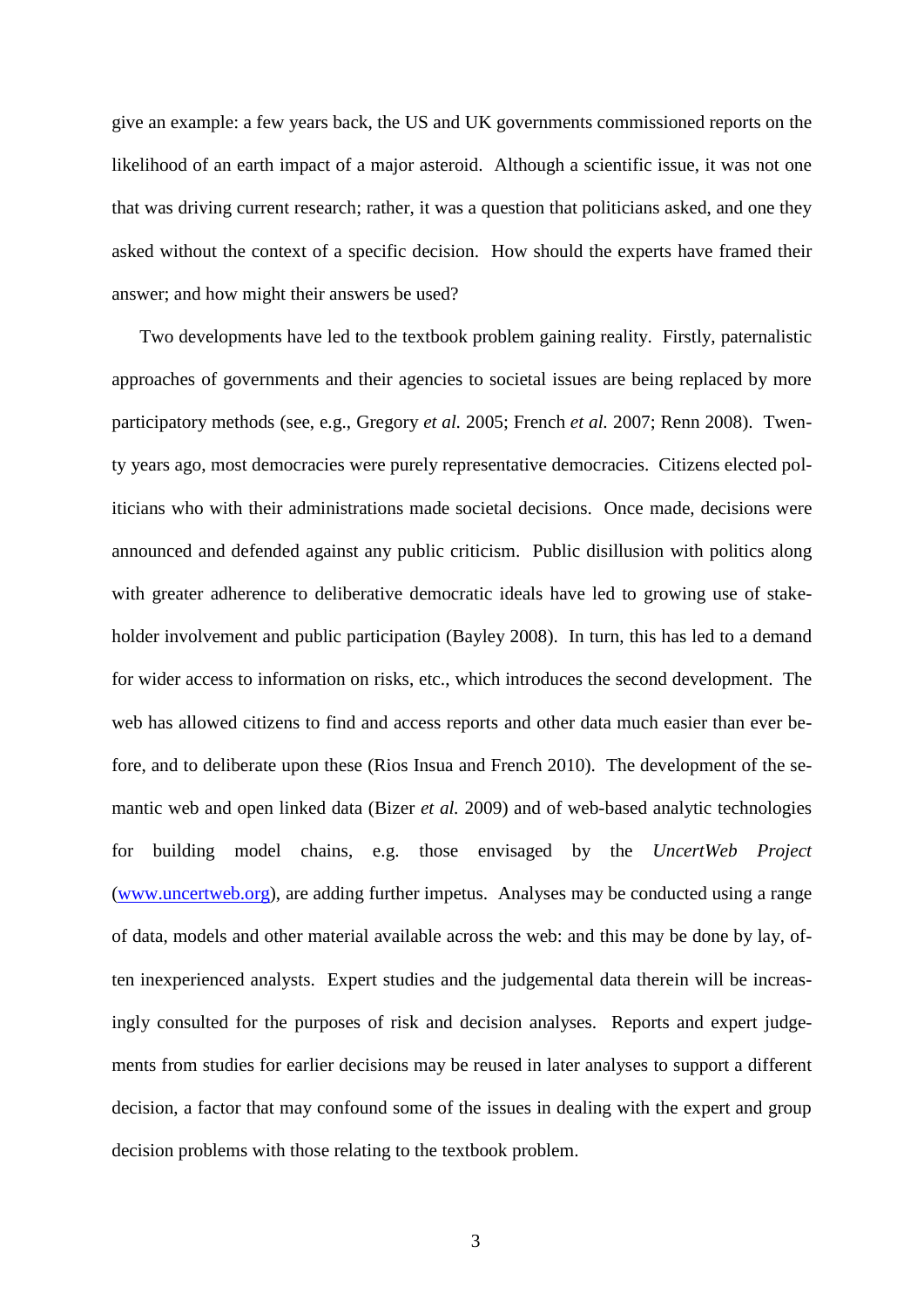### **3 Publication, Cooke's Principles and Meta-Analysis**

Little has been written on good practice in reporting of expert studies. One exception is found in the work of Cooke [\(1991\)](#page-16-2), who suggested four underpinning principles.

#### *Cooke's Principles*

- *Scrutability/Accountability*. All data, including experts' names and assessments, and all processing tools should be open to peer review and results must be reproducible by competent reviewers.
- *Empirical Control*. Quantitative expert assessments should be subject to empirical quality controls.
- *Neutrality*. The method for combining and evaluating expert opinion should encourage experts to state their true opinions, and must not bias results.
- *Fairness*. Experts should not be prejudged, prior to processing the results of their assessments.

These principles seek to assure that any expert judgement study may be audited, open to peer review and hence 'scientific'. While there are issues with their framing and practicability [\(French 2011\)](#page-17-0), these principles – surprisingly – remain the only significant guidance on how this might be done; and – even more surprisingly – have been little discussed [\(for some](#page-16-3)  [discussion, see Cooke 2007\)](#page-16-3). In contrast, the research community and scientific journals have developed and enforced a wide range of principles to govern the peer review, publication and use of empirical studies, alongside which has grown a recognition of the importance of evidence-based decision making [\(Pfeffer and Sutton 2006;](#page-19-3) [Shemilt](#page-19-4) *et al.* 2010). The latter developments began within medicine, but the imperatives of basing decisions on evidence are now changing thinking in many domains. Methodologies of meta-analysis have been established [\(Borenstein](#page-16-4) *et al.* 2009; [Geyskens](#page-17-3) *et al.* 2009). To date, meta-analysis has focused on issues of drawing out inferences that may be drawn from several published empirical studies;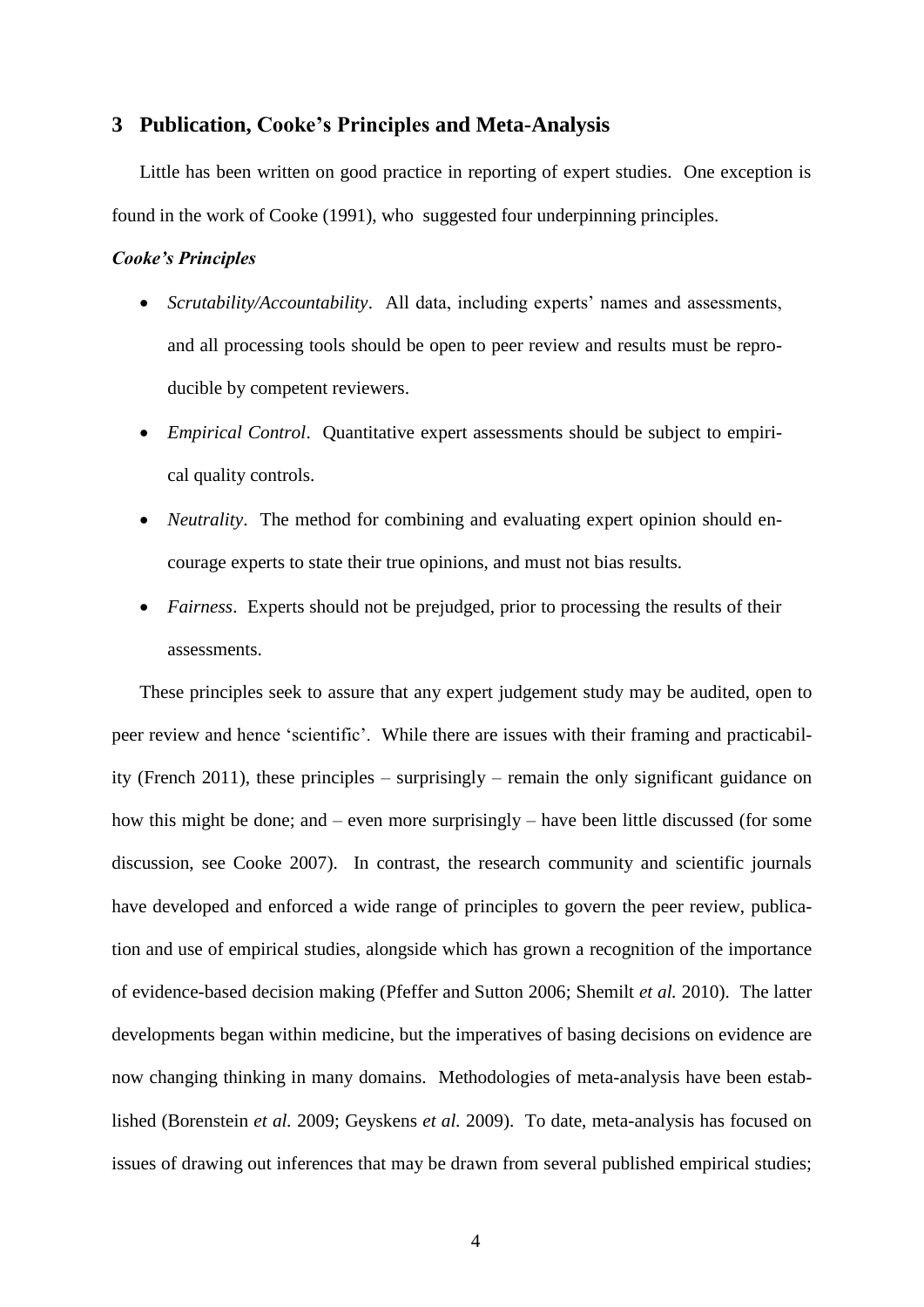methods for expert judgement data have not been considered. Indeed, one might anticipate logical positivist arguments that evidence-based decision making should draw solely upon objective empirical data. It is often assumed that evidence-based decision making should be 'objective', but evidence need not be confined to empirical data [\(Briner](#page-16-5) *et al.* 2009). Although Glanville and Paisley [\(2010, p89\)](#page-17-4) state: "... expert opinion would not be considered a reliable source of evidence on treatment effects", they continue "the 'concurrence of experts' is a recognised form of model validation and strong anecdotal evidence suggests that expert advice is used in informing the development of the scope and structure of decision models in health care." Cooper *et al.* [\(2007\)](#page-17-5) suggest that expert input is common in model selection and in providing parameter values, though it is not considered acceptable for assessing clinical effectiveness<sup>1</sup>.

Following my Bayesian leanings, I would argue that expert judgement should inform a meta-analysis *providing that the relative quality of the expert input to that of empirical data is appropriately assessed*. And therein lays the rub: how do we assess that relative quality? We need meta-analytic techniques that draw together both empirical and expert judgemental data. French [\(2011\)](#page-17-0) explored some of the differences that might be expected between metaanalyses of expert judgement and empirical studies: see Table 1. These differences, especially the probable correlation between expert judgement studies, are sufficient to make almost all of the meta-analytic techniques for empirical data of questionable value for expert judgement data. One exception might be the work on forest plots comparing the results of several studies [\(Anzures-Cabrera and Higgins 2010\)](#page-16-6). Cooke's *Excalibr* software for expert judgement already produces graphical output very similar to these.

<u>.</u>

Given that the form of any model may well have more effect in determining the outcome of an analysis than the inclusion of other expert judgemental data, this seems somewhat perverse, but that is another matter.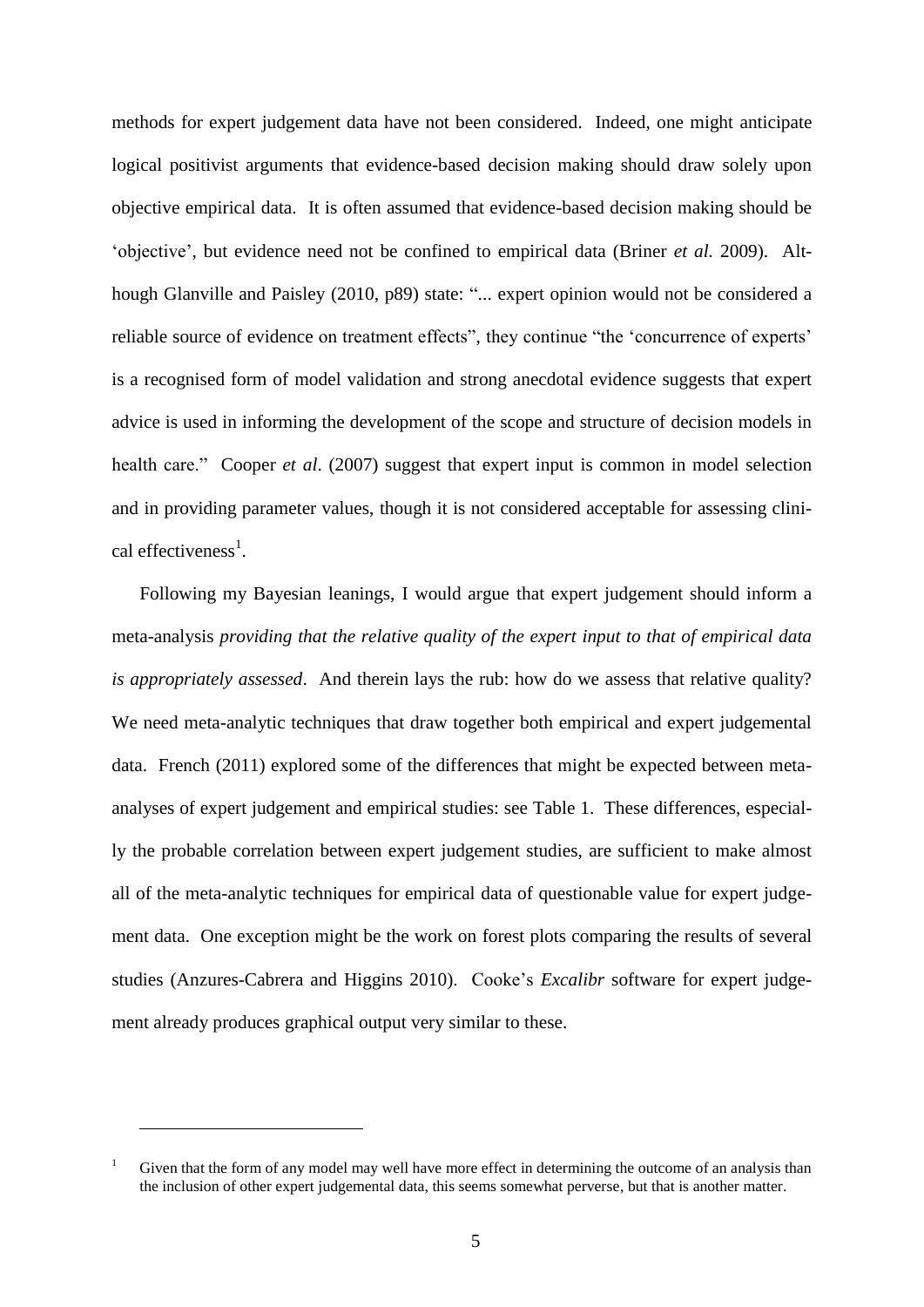|                                                        | <b>Meta-analysis for Empirical Studies</b>                                                                                                                                                                                                                           | <b>Meta-Analysis for Expert Judgement Studies</b>                                                                                                                                                                                                                                                                                                      |
|--------------------------------------------------------|----------------------------------------------------------------------------------------------------------------------------------------------------------------------------------------------------------------------------------------------------------------------|--------------------------------------------------------------------------------------------------------------------------------------------------------------------------------------------------------------------------------------------------------------------------------------------------------------------------------------------------------|
| Peer review of source studies                          | In the greater majority of cases one knows whether pub-<br>lished studies have been peer-reviewed. Often a selec-<br>tion criterion in meta-analysis is to limit the meta-<br>analysis to peer-reviewed studies.                                                     | There are no regularised procedures of peer review of<br>expert judgement studies. Such studies are usually pub-<br>lished by organisations or projects and are seldom sub-<br>ject to rigours of scientific publication.                                                                                                                              |
| <b>Publication versus context bias</b>                 | It is well know that it is much easier to get significant<br>results published than insignificant or negative ones,<br>causing potential biases in meta-analyses.                                                                                                    | Expert judgement studies are commissioned for con-<br>texts with significant, often potentially disastrous risks;<br>and sometimes widely promoted by a pressure group.<br>Publication relates more to political issues than signifi-<br>cance of the results.                                                                                         |
| Independent experiments versus correlated experts      | Generally the experiments reported in the studies are<br>independent. Even if there is a reason to suspect de-<br>pendence, there is usually enough structure to investi-<br>gate and model this. Thus allowance for correlation<br>may be made in the meta-analysis | Experts are correlated sources of information. Com-<br>mon education, exposure to similar literatures and the<br>general consensus on scientific knowledge implies that<br>they are not independent sources. Moreover, some ex-<br>perts may be common to several studies. But very little<br>is known about how to model the correlations that arise. |
| <b>Experimental Design versus Elicitation Protocol</b> | Drawing together several empirical studies requires a<br>careful comparison of their experimental designs to<br>ensure that the data are commensurate and can sensibly<br>be drawn into a common analysis.                                                           | To compare and draw together expert judgement studies<br>one needs assess the similarities and differences in the<br>elicitation protocol. Were the questions and assess-<br>ments focused on the same uncertainties or unknown<br>quantities?                                                                                                         |
| <b>Outliers</b>                                        | The treatment of outliers has long been moot in statis-<br>tics and it is not less so within meta-analysis. One<br>needs to allow for different outlier treatment in different<br>studies.                                                                           | An outlying expert judgement may be an indicator that<br>the expert holds a different mental model from the other<br>experts, perhaps a different scientific paradigm. In risk<br>analyses it is important <i>not</i> to lose these as they may<br>represent hazards that need to be risk managed.                                                     |

**Table 1:** Comparison of meta-analyses of empirical studies and of expert judgement studies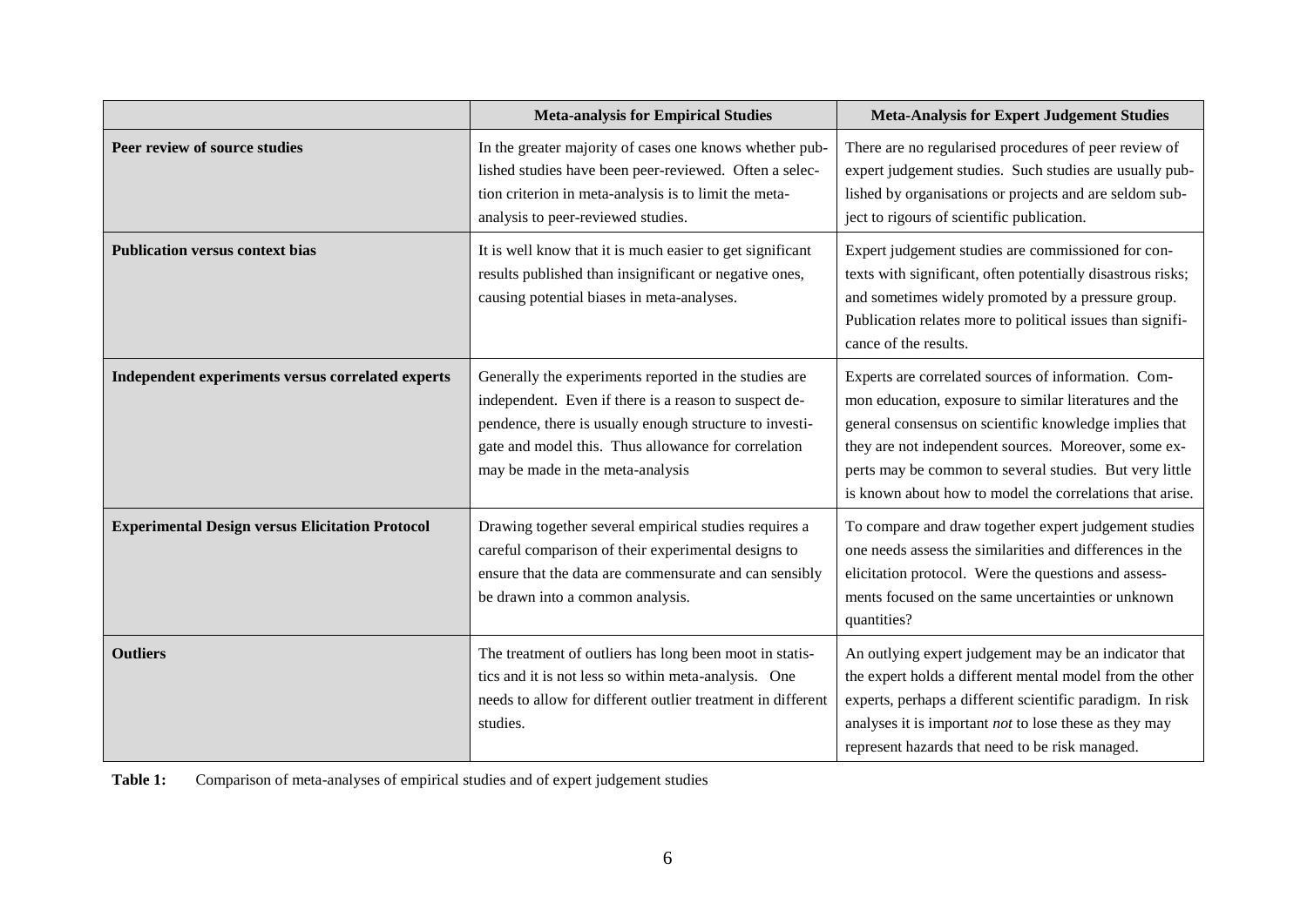One point about publication that is immediate from Table 1 is the importance of a full publication of the elicitation protocol of an expert study. No empirical study should be published without its experimental design, and a parallel principle should govern the publication of expert judgement studies. Whether this is consequence of Cooke's Scrutability principle or an additional one, I leave to the reader to decide.

We have discussed expert judgement studies as if they are *solely* based on expert judgement. This is not always the case. In some cases, experts consult their computer models or do some back of the envelope calculations before giving an opinion. Either way their probability statements may be the complex result of combining their personal opinions about parameters, the validity of models and modelling error. Moreover, the models are a complex expression of the experts' selection of human knowledge. Applications of Cooke's classical model [\(Cooke 1991;](#page-16-2) [2007\)](#page-16-3) in the context of the expert problem have often recognised this, but few other discussions of the use of expert judgement have [\(Cooke](#page-16-7) *et al.* 1997; [Goossens](#page-18-1)  [and Kelly 2000\)](#page-18-1). The expert problem has different characteristics to the textbook problem [\(French 2011\)](#page-17-0), so the development of Cooke's method to the latter context is not straightforward. Moreover, Cooke's method requires that experts are assessed against comparable calibration sets, a practicality that will seldom be satisfied in the textbook problem.

Finally, note that expert judgemental studies and meta-analyses thereof need to be reported in a way that is mindful the literature on risk communication and the public understanding of science. It is a non-trivial task to present uncertainty information in a manner which both lay publics and experts will understand in an unbiased way (for general discussion and advice, see, e.g., [Morgan](#page-19-5) *et al.* 2002; [Maule 2008;](#page-18-2) [French](#page-17-6) *et al.* 2009; [Bennett](#page-16-8) *et al.* 2010).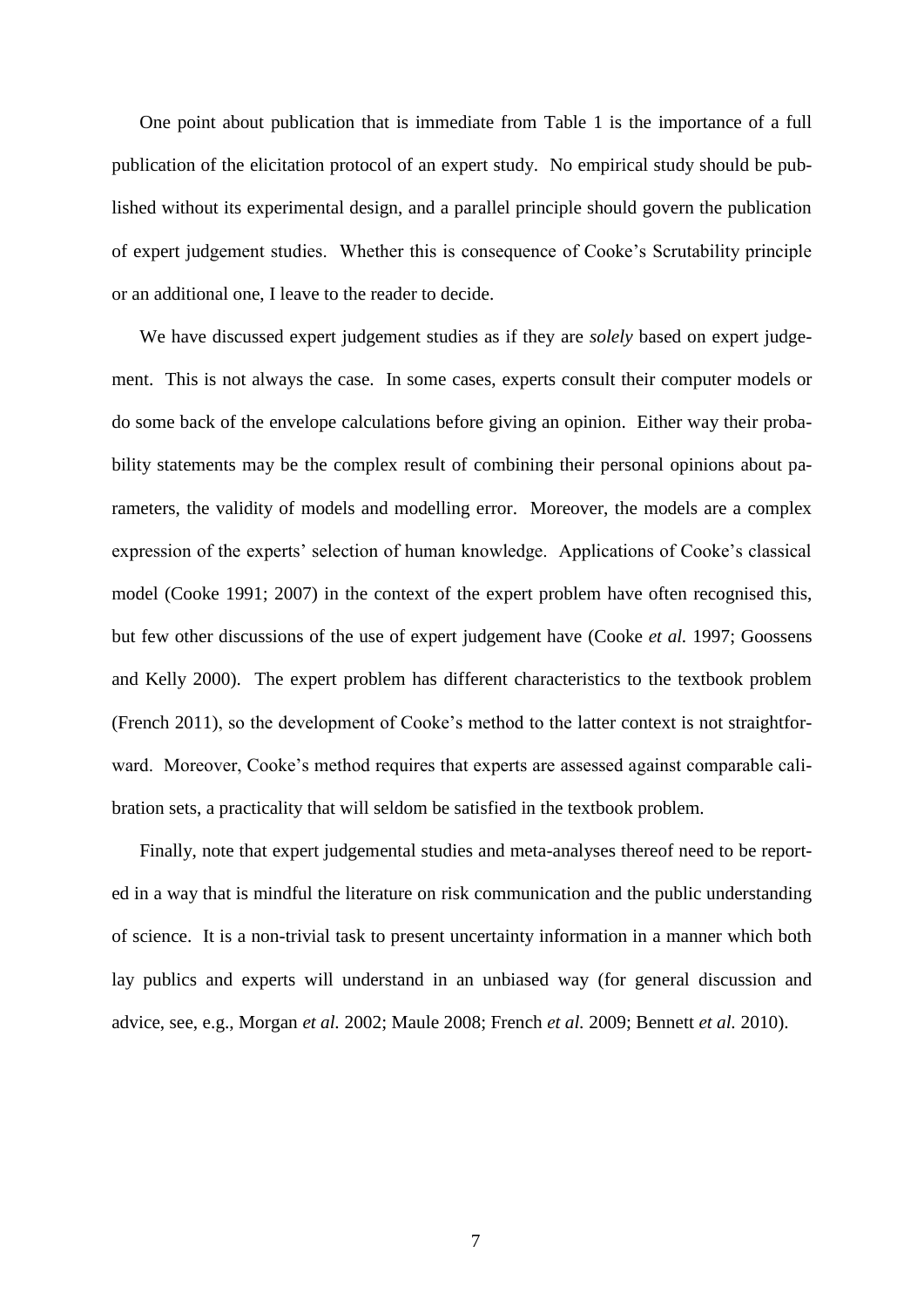| Size       | <b>Number</b><br>near Earth | Frequency of<br><i>impacts</i>           | Last impact                                                                   | Annual probability of<br><i>impact</i> |
|------------|-----------------------------|------------------------------------------|-------------------------------------------------------------------------------|----------------------------------------|
| $10 - 50m$ | 2 hundred<br>million        | 1 in every 5 years                       | Siberia, 1908: area<br>not populated.                                         | 0.2                                    |
| 100m       | 2 hundred<br>thousand       | 1 in every thousand<br>years             | China, 1490: 10,000<br>deaths                                                 | 0.001                                  |
| $1-2km$    | 2 thousand                  | 1 in every 100,000 to<br>1 million years | Argentina, 3 million<br>years ago: local<br>extinctions and global<br>cooling | 0.00001                                |
| 15km       | 50                          | 1 in every 65 million<br>years           | Mexico, 65 million<br>years ago: dinosaur<br>extinction                       | 0.00000002                             |

**Table 2:** Risk of asteroid impact

From [http://www.risk-ed.org/pages/risk/asteroid\\_prob.htm](http://www.risk-ed.org/pages/risk/asteroid_prob.htm) (visited 13/5/2011) [www.risk-ed.org](http://www.risk-ed.org/) is established by the Chemical Industries Education Centre of the Institute of Materials.

# **4 An example of the issues**

To explore some of these issues, I have supposed that I need to assess the probability of a catastrophic asteroid<sup>2</sup> impact on the Earth. I chose this problem simply because I had no professional knowledge or experience of the science and could seek to learn as member of the lay public. Using Google with search terms: 'risk' 'asteroid' and 'impact', I quickly found: [http://www.risk-ed.org/pages/risk/asteroid\\_prob.htm.](http://www.risk-ed.org/pages/risk/asteroid_prob.htm) This began with the advice that: "The largest asteroids will cause the most damage but there are less of them. Astronomers have used mathematical models and historical data to estimate the probability of an asteroid hitting the earth." Table 2 was then presented.

Several points are immediate:

1

- There are missing ranges of asteroid size: e.g.  $100m 1km$ . Can we just interpolate such missing data?
- For  $10m 50m$  the annual probability of impact is 0.2; yet the last recorded impact was in 1908. This seems incongruous.
- The frequency of 1 in 65million years for impact of 15km asteroid and the last occurrence being 65million years ago is suggestive of a single data point.

<sup>&</sup>lt;sup>2</sup> A better term would be 'near earth object' or NEO, but I adopt lay language.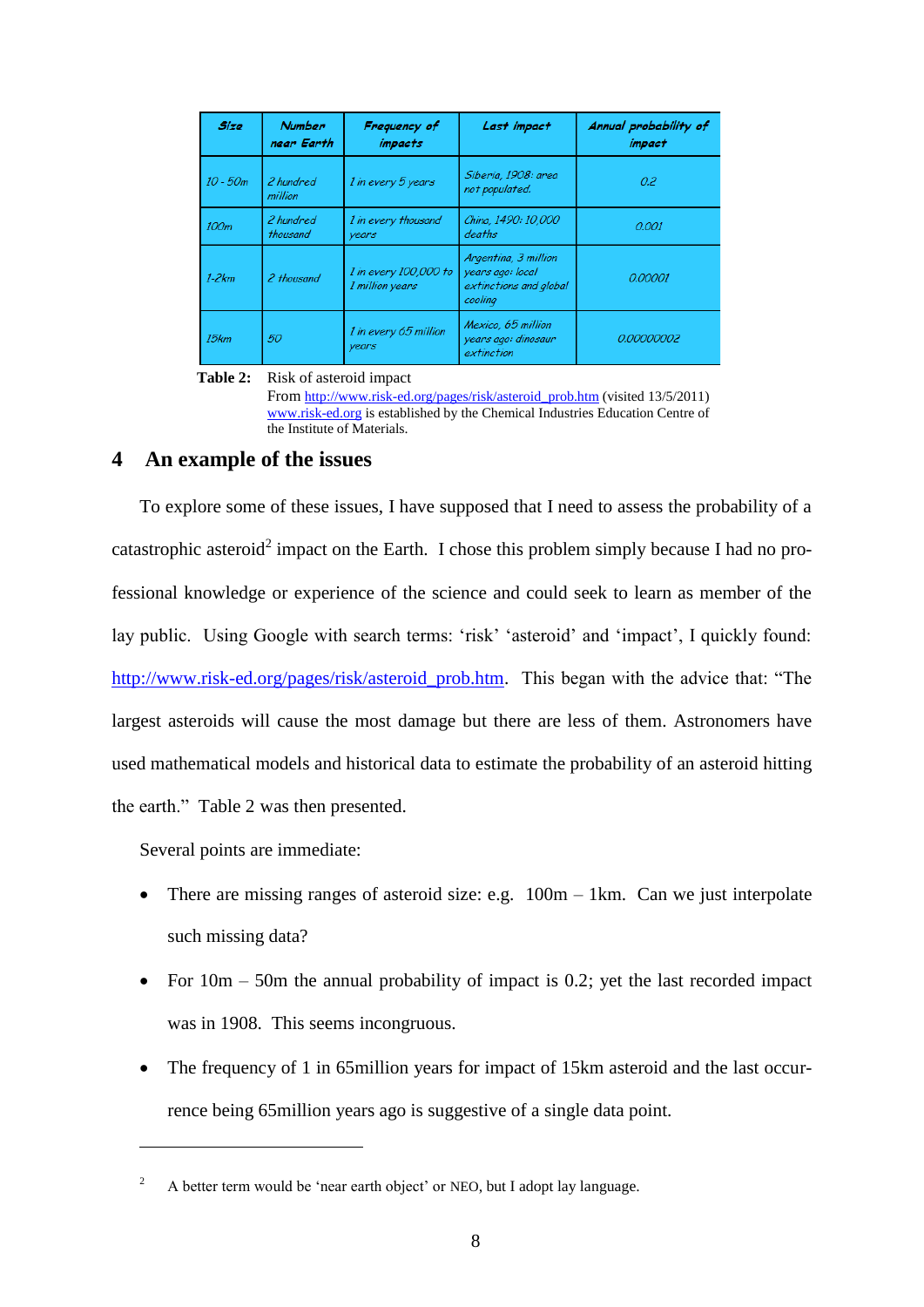• How were these estimates derived: statistical modelling of frequency data, some astrophysical modelling, or what? The introductory sentences suggest that expert judgement was not involved; but the data would seem too sparse to be interpreted without some expertise and judgement.

Would the lay reader notice these points? Indeed, given the ease with which probabilities are misinterpreted [\(Gilovich](#page-17-7) *et al.* 2002), might they be concerned that after 65 million years a 15km asteroid impact is imminent!

Google identified several other relevant sites<sup>3</sup>. Quoting from four of these:

 "The most dangerous asteroids, capable of a global disaster, are extremely rare. The threshold size is believed to be 1/2 to 1 km. These bodies impact the Earth only once every 1,000 centuries on average. Comets in this size range are thought to impact even less frequently, perhaps once every 5,000 centuries or so." and "The threshold for an impact that causes widespread global mortality and threatens civilization almost certainly lies between about 0.5 and 5 km diameter, perhaps near 2 km. Impacts of objects this large occur from one to several times per million years."

[http://imagine.gsfc.nasa.gov/docs/ask\\_astro/answers/danger.html](http://imagine.gsfc.nasa.gov/docs/ask_astro/answers/danger.html)

- "Such global environmental catastrophes, which place the entire population of the Earth at risk, are estimated to take place several times per million years on average." <http://www2.jpl.nasa.gov/sl9/back2.html>
- "A 10 km diameter asteroid entering at 30 km/s would have the energy equivalent to 15 billion times that of the Hiroshima nuclear bomb ... we would, on average, expect one such dramatic impact every ten million years."

<http://miac.uqac.ca/MIAC/impactearth.htm>

1

<sup>&</sup>lt;sup>3</sup> All sites were visited on the same day: 13/5/2011.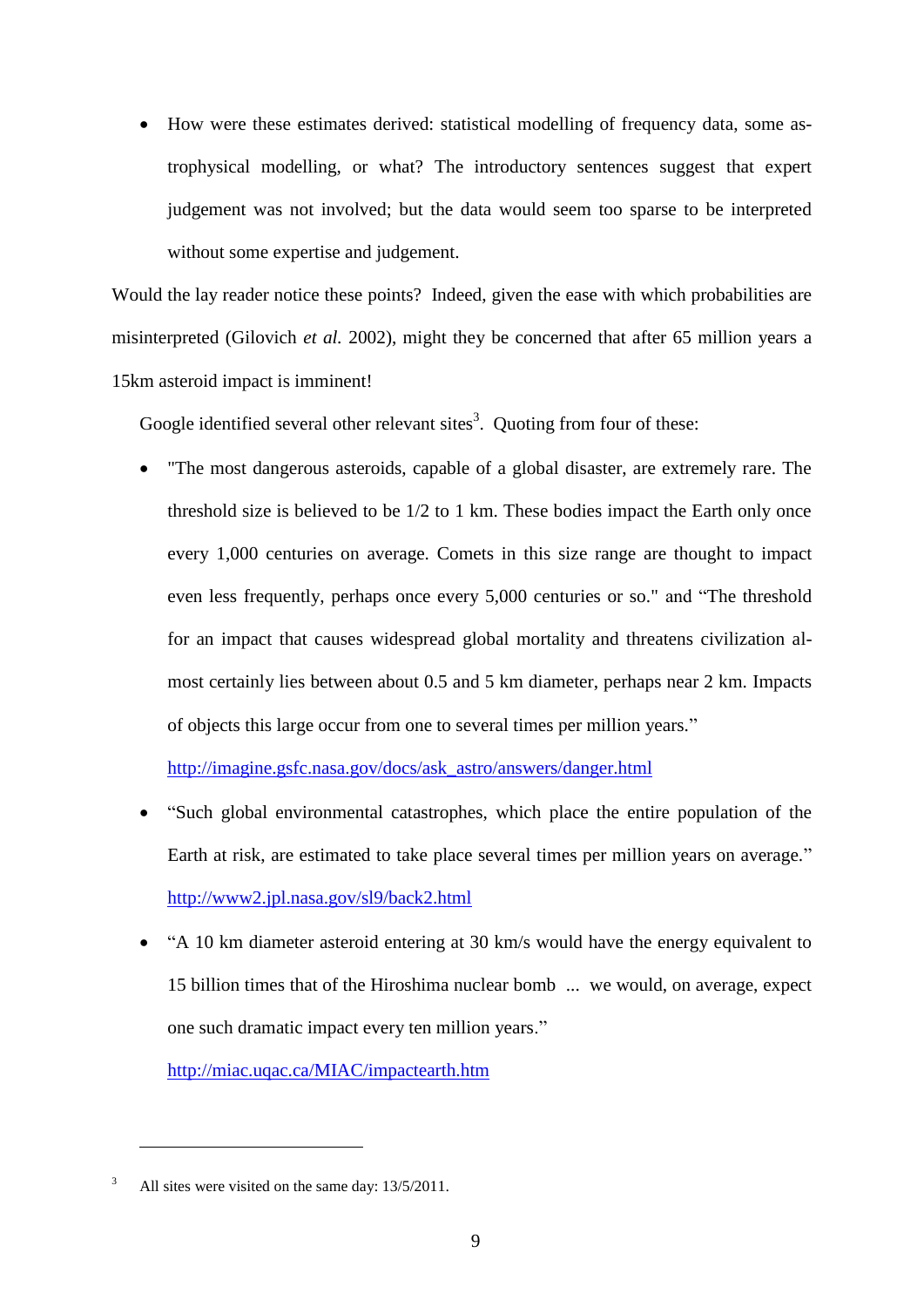A report for the European Space Agency (ESA) provides the summary in Table 3. [http://www.esa.int/gsp/NEO/doc/NEOMAP\\_report\\_June23\\_wCover.pdf](http://www.esa.int/gsp/NEO/doc/NEOMAP_report_June23_wCover.pdf)

There are several points to note. The values from these sites are somewhat inconsistent with those in Table 2. Two of these sites have been established by NASA, one by the ESA, and one has (had?) some connection with the Canadian Space Agency; so one would think that they have some authority. No site gave the basis or evidence for their probabilities. There is no transparency and auditability of the form that Cooke's principles would demand. All the sites frame the risks negatively in the sense of talking about the risk of death and catastrophe. Such negative framing is likely to create a risk prone behaviour on the part of the reader, not something that one might wish in deliberating societal risks [\(see, e.g., Maule 1989\)](#page-18-3). Finally, while I confess that I do not have a clear idea of the form a meta-analysis of expert judgement might take, the lack of any provenance of the probability estimates on these sites would make the task nigh on impossible.

Exploring the web a little further I came across several discussions of the Torino scale [\(e.g. http://impact.arc.nasa.gov/torino.cfm; for academic background see Binzel 2000\)](#page-16-9). This is *not* related to the probability an impact on the earth *per se*, but classifies the seriousness of the threat of known asteroids, recognising that the effect of an impact depends on the velocity and angle at which the earth's and asteroid's orbits intersect. The scale runs from 0 to 10,

| <b>Impactor Size</b><br>(m) | <b>Mean Impact</b><br>Interval $(yr)$ | Possible effects/comparable event    |
|-----------------------------|---------------------------------------|--------------------------------------|
| 30                          | 200                                   | Fireball, shock-wave, minor damage   |
| 50                          | 2500                                  | Tunguska explosion or small crater   |
| 100                         | 5000                                  | Largest H-bomb detonation            |
| 200                         | 47000                                 | Destruction on a national scale      |
| 500                         | 200,000                               | Destruction on a European Scale      |
| 1000                        | 600,000                               | Many millions dead, global effects   |
| 5000                        | 20 million                            | Billions dead, global climate change |
| 10,000                      | 100 million                           | Extinction of human civilisation     |

**Table 3:**Estimated frequency and effects of impactors (asteroids, etc.) from [\(NEOMAP 2004\)](#page-19-6)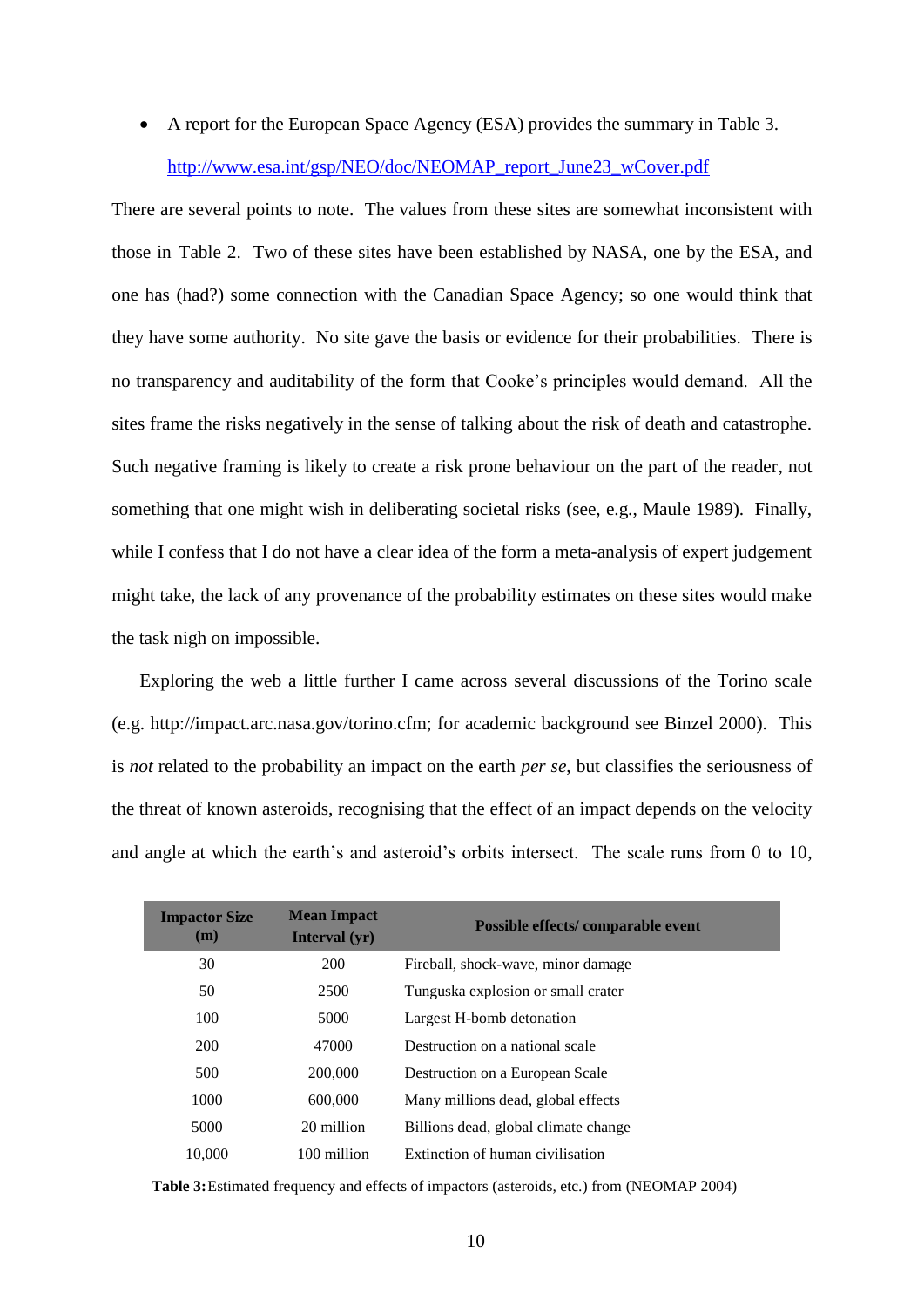with scores of 0 or 1 implying virtually no significant threat. A NASA database, the *Sentry Risk Table* [\(http://neo.jpl.nasa.gov/risk/\)](http://neo.jpl.nasa.gov/risk/), catalogues all know asteroids along with their Torino scores. Comfortingly, there are none above 1, all but 2 scoring 0. But this raises the question of what data underpin Table 2, which claims that there are some 50 asteroids near earth of greater than 15km diameter. The *Sentry Risk Table* lists none.

I then used Google Scholar to search for more information, recognising that this is an academic rather than a lay approach. I immediately found Chapman and Morrison's 1994 paper in *Nature*, which contains much information, albeit, somewhat old on the risks of asteroid impact. It also contains an argument that runs roughly as follows. The frequency of impacts which would annihilate humanity is about 1 in 100 million years. The earth's population is about 6 billion. So the annualised death rate from this cause is about 60 lives per annum. Adding lesser impacts which might only kill millions or a few billion raises the annual death rate to several hundred: a figure that is commensurate with many other modern risks, such as deaths from air crashes. So the risk of major asteroid impact should be ascribed as much importance as air safety. I find this logic hard to follow. Chapman and Morrison's argument seems to be muddling event probabilities, individual and population risks: that it occurred in an article in *Nature* is of particular concern. Probably subject to a similar confusion, Lembit Opik, a British MP, remarked in 2000 that the risk of being killed by an asteroid was 750 times higher than winning the national lottery (BBC News report, 4/1/2000). Given that there have been *no* deaths from asteroid impact since the national lottery began, but quite a few lottery winners; empirically, one doubts the value of this comparison. These last two examples indicate the importance in publishing expert judgement studies of paying attention to good practice in risk communication (see remarks at the end of Section 3). The potential for lay misinterpretation and incorrect deductions about risks is great.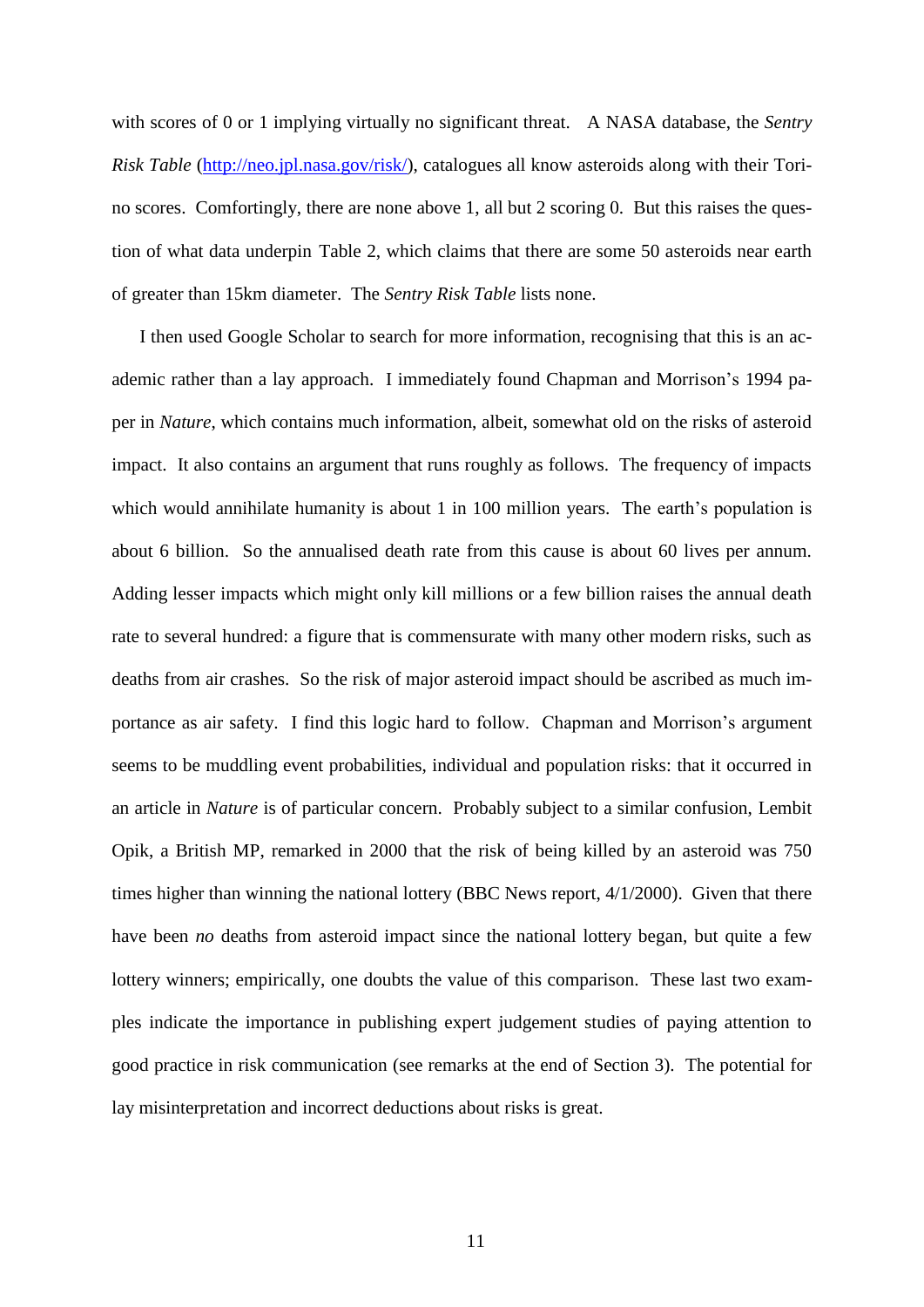For those interested, Mellor [\(2010\)](#page-18-4) explores the issue of asteroid impact from the perspective of the public understanding of science and some of the political background<sup>4</sup>. Her paper charts the reporting and development of estimates of the probabilities of asteroid impact, noting that the process may not have been a shining example of the 'objectivity' of Science.

I recognise that that asteroid impact is unlikely to be central to a real societal decision in which stakeholder and public participation were used. I chose it for investigation because of my ignorance the risks concerned. However, looking at other contexts via the web does not encourage me that the results were atypical. Judgemental probabilities and advice on uncertainties are offered to the public from all manner of websites without any semblance of their provenance or their overlap with other sites offering similar advice.

# **5 The Intergovernmental Panel on Climate Change**

The work of the Intergovernmental Panel on Climate Change (IPCC) is arguably the most complex example of the aggregation of vast amounts of data and expert opinion to date. Since 1988 it has been drawing together evidence and synthesising evidence relating to climate change and its mitigation. It has published four major reports and is embarked on developing a fifth due for publication in 2013/14: the latest synthesis report is IPCC (2008); all reports and contributing studies are on the website [\(http://www.ipcc.ch\)](http://www.ipcc.ch/). The IPCC has broadly adopted Bayesian methodologies and embraced analyses in which probability models are based on both data and expert judgement.

In developing their syntheses the IPCC has been careful to provide and publish guidance material to all its subpanels on a range of issues including uncertainty modelling, elicitation and communication [\(Moss and Schneider 2000;](#page-19-7) [Intergovernmental Panel on Climate Change](#page-18-5)  [Core Writing Team](#page-18-5) *et al.* 2008; [Intergovernmental Panel on Climate Change Core Writing](#page-18-6) 

1

Note I read this paper *after* my explorations of the web described in this section: so it did not bias them.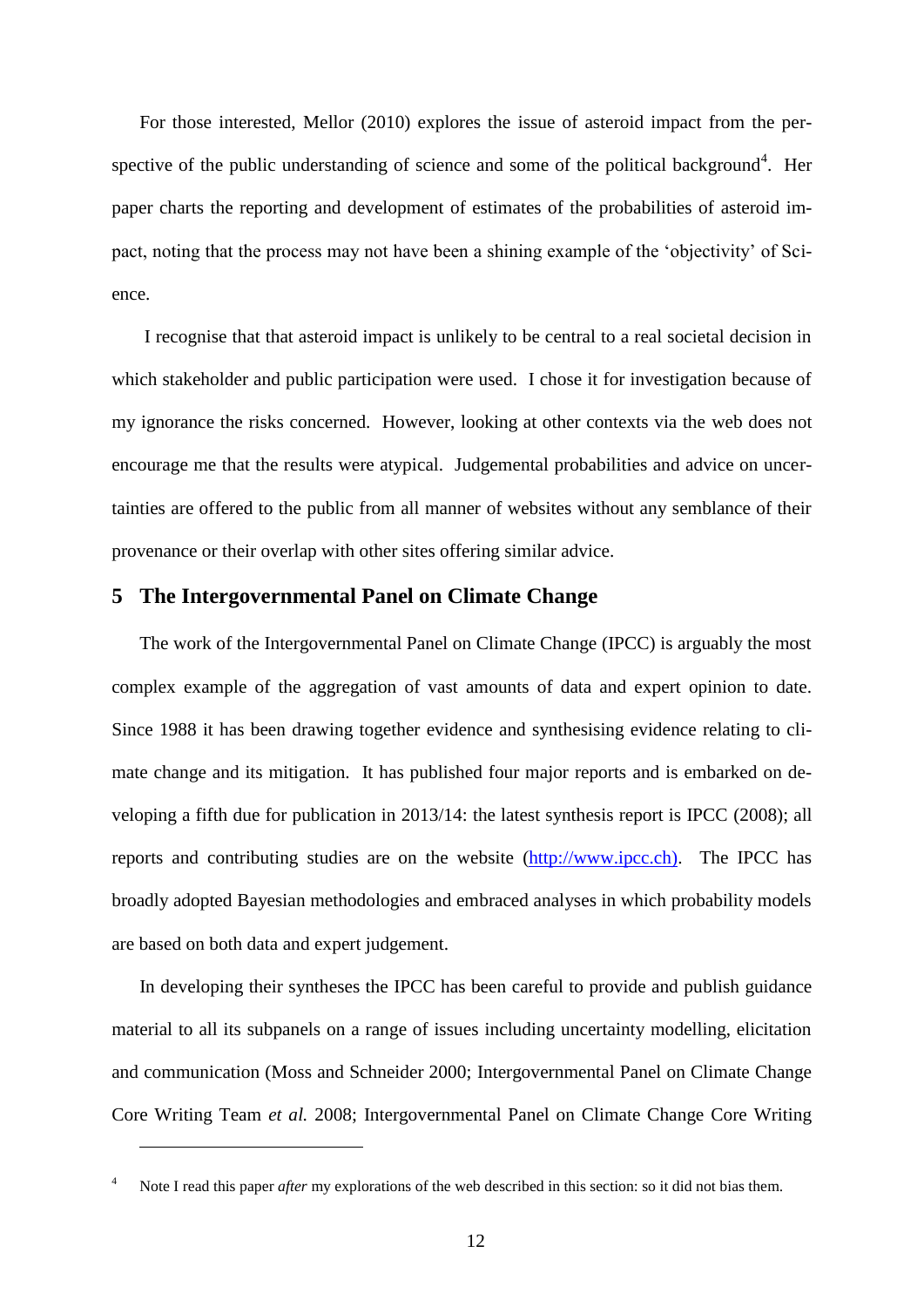[Team](#page-18-6) *et al.* 2010). These documents emphasise the need to assess and communicate the uncertainty consistently, recognise the need to draw in expert judgements, and are particularly strong on applying understandings derived from psychological studies of uncertainly perception, both in relation to the elicitation and communication of uncertainty. The guidance also emphasises the need to provide 'traceable', i.e. auditable, analyses so that the results can be subject to effective peer review. But there is a passage in Moss and Schneider [\(Section 2,](#page-19-7)  [2000\)](#page-19-7) in which it is suggested that detailed data arising in elicitation of expert judgements or the production of a 'group aggregate' need not be reported; so the spirit of Cooke's Scrutability Principle is not fully adopted.

The guidance is, however, almost entirely silent on aggregating expert judgements *per se*. Aggregation is achieved via ensembles (mixtures) of models. Expert judgement may used to provide probability distributions encoding uncertainties in each model; and then models that predict the same quantities are drawn into ensembles, which in this context may be viewed an approach to meta-analysis. While expert judgement is embraced, there is, nonetheless, a tone in the documents that derives from more positivist approaches to analysing empirical data. The ensemble methodology that IPCC use does not directly address the issues raised in Table 1. Remarkably, there is little discussion of correlation between models in ensembles and I could find no discussion of correlations that derive from the non-independence of experts. More positively, there is considerable discussion of how evidence should be presented qualitatively but in a consistent format so that conflicts between the models can be judged by reader with different levels of sophistication in uncertainty modelling.

A full critique of the many hundreds of pages of analysis in the IPCC syntheses, specifically the use and aggregation of expert judgement therein, would require much more space than available in this paper, but it does seem clear that some of the issues raised here are not entirely answered by the guidance documents. Although reporting standards are commenda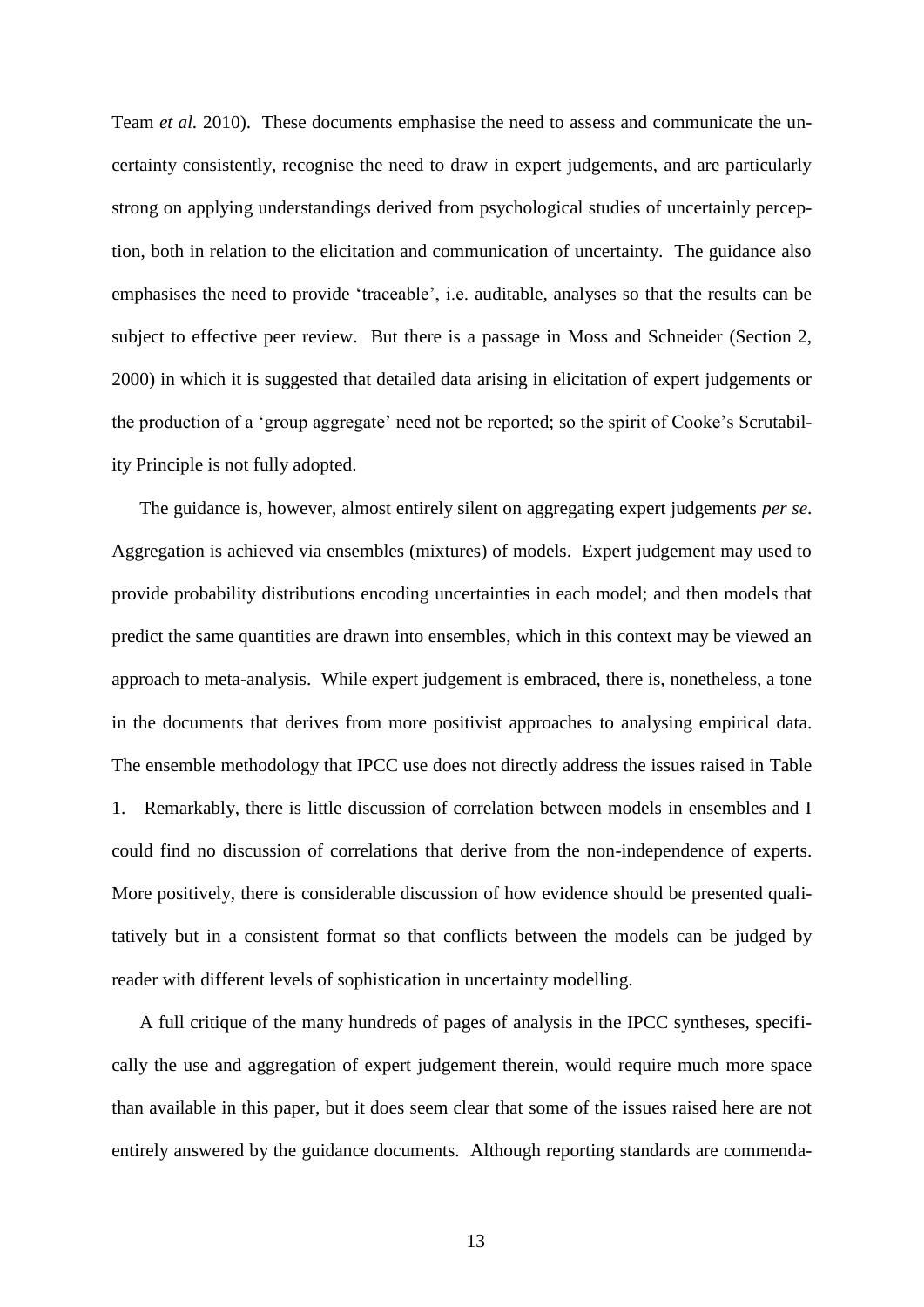bly high, the reporting of any expert judgements is not as detailed as perhaps it might be. The entire IPCC project may be thought of as an exercise in meta-analysis, but their approach relies on ensembles for quantitative aggregation supported by careful and standardised presentation of the qualitative evidence to report conflicts.

# **6 Discussion**

So what might be done to address these issues? Nothing is a possibility. We might declare that people have always had opportunities to be misinformed; the web just makes the process easier. But I believe that it behoves us to think about how things *should* be done, even if practice falls well short of the ideal. Only when we understand what is ideal, can we help people improve. Only then can we explain how people may have been misled. It is clear to me that in the case of reporting expert judgement we do *not* know the ideal. Indeed, I might argue that the absence of any serious debate about the validity of Cooke's principles suggests that as a community of risk and decision analysts we do not care. Nor do we know how to learn from earlier several studies. Thus two strands of development are needed:

- reporting standards for expert judgement studies that allows them to be audited and evaluated;
- meta-analytic methodologies for expert judgement data.

Firstly, I recognise that we cannot change the exciting anarchy that is the Web. We have to accept that material that is dubious or just plain wrong will always be published. The same is true and accepted in the case of empirical studies: there are plenty of dubious ones out there. But in the case of empirical studies there are also a peer-reviewed, quality assured journals which are much more trustworthy, carefully indexed and backed up by archives of the underlying datasets. We need to create the same sort of archive for expert judgement studies. Cooke and Goossens [\(2007\)](#page-17-8) have set up a database of expert judgement studies, but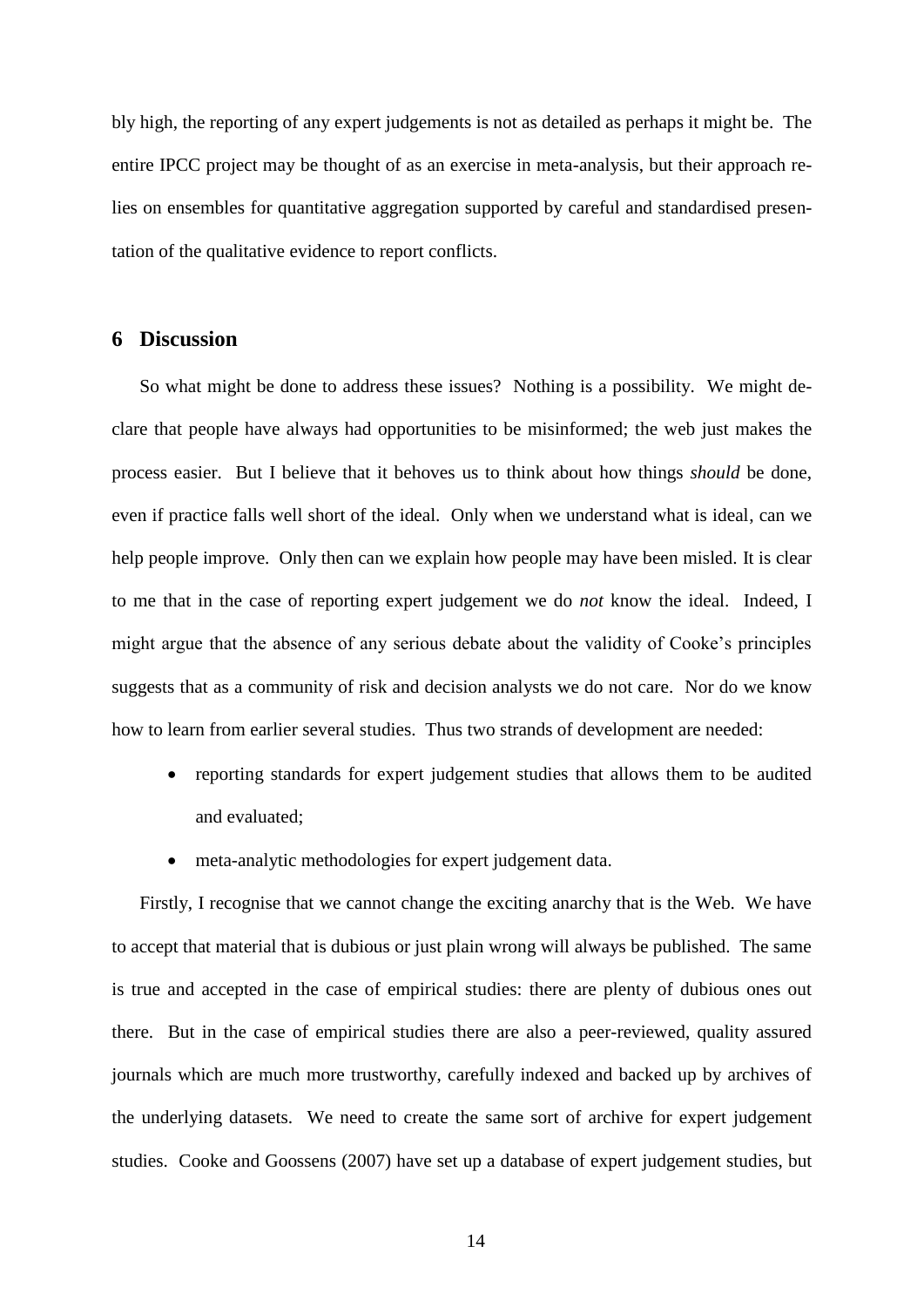with more of an intention of supporting research into expert judgement than as an archive for future risk analyses.

As community of risk and decision analysts we need define good principles for publishing expert judgement studies. Cooke's principles give us a good starting point, but we should recognise that they are only a starting point. His ideas need deep discussion, possible modification and extension, and then adoption by us all in our protocols for designing, running and reporting expert judgement studies. In establishing the principles we need recognise that it must be possible to audit studies against them so that peer-review methodologies can be defined and implemented. The principles must be operational. We also need to establish one or more archives in which studies can be deposited: Cooke and Goossens have provided a prototype, but it may need modification and there certainly need to some organisational ownership of such archives so that their future existence has some assurance.

Turning to the other strand of developments, we need to develop techniques that in a specific context allow us to select relevant expert studies and then produce a meta-analysis which establishes what may reasonably be learnt from these. Table 1 indicates that we cannot simply adopt standard meta-analytic techniques, but will need to develop some afresh.

Until we have such formal meta-analytic procedures, ones that have similar authority to the good practices promulgated by, e.g., the Cochrane Collaboration, we will need to proceed pragmatically. For most societal risk analyses, the need to draw in understandings from previous expert judgement studies will occur more in the formulation phase and primarily in defining prior distributions [\(French](#page-17-6) *et al.* 2009). There is a large literature on eliciting and constructing probability models to represent beliefs and uncertainties – any of the Bayesian modelling literature is relevant here, but see Morgan [\(2003\)](#page-19-8) and O'Hagan et al [\(2006\)](#page-19-9). Furthermore, as computers get more powerful more complex sensitivity analyses can be applied to large multi-parameter probability models [\(Saltelli](#page-19-10) *et al.* 2000; [French 2003\)](#page-17-9); so the possible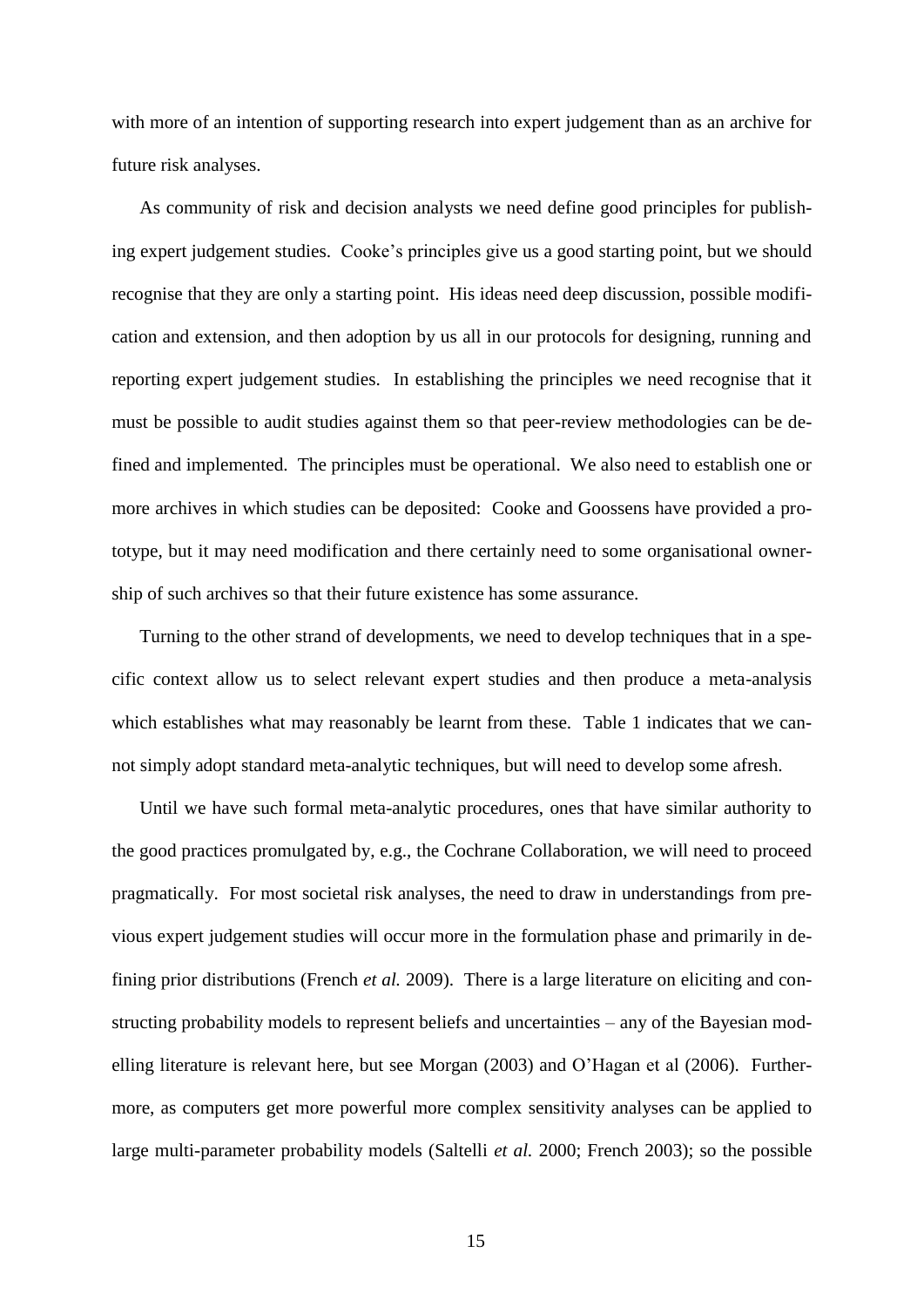effects of, say, the largely unknown correlations between different expert judgements within the models can be investigated. We might also look to current developments in combining scenario planning approaches with decision analysis [\(Wright and Goodwin 1999;](#page-20-0) [Montibeller](#page-18-7) *et al.* [2006;](#page-18-7) [Stewart](#page-20-1) *et al.* 2010; [Stewart](#page-20-2) *et al.* 2011). In these several interesting scenarios are created which may form backdrops against which decision analyses may be constructed. There is often no intention that such scenarios are constructed to span the future in some balanced way, only an intention that they are all of interest in some sense, perhaps of particular concern to one or more stakeholder groups. We might construct scenarios such that each reflects the import of one of the selected expert judgement studies. This would avoid the complex issue of aggregating judgements across several studies, albeit at the cost of placing the onus of learning from the several scenarios on the intuition and understanding of the decision makers.

But I return to the main point of this paper: a plea that we address the issues that arise in the publication and subsequent use of expert judgement studies in some future context.Finally, the referees and others have queried the correctness of the term 'textbook' problem. I have used it simply because that is what I unthinkingly dubbed it in French [\(1985\)](#page-17-1). Maybe the *archive problem* would be a better term? It would recognise that the issues that we are discussing relates to formal expert opinion and how it should be carefully documented, archived and subsequently used.

# **Acknowledgements**

I presented draft papers on this topic at *Bayesian Statistics 9* in Valencia in June 2010, to the *Real Academia de Ciencias: Exactas, Fisicas y Naturales* in Madrid in November 2010, at a Seminar on Policy Analytics at Paris Dauphine in December 2010, and at the second meeting on Risk, Reliability, Games and Decision at Belgirate in May 2011. I am grateful for the many helpful and thoughtful comments that I received on these occasions. I am also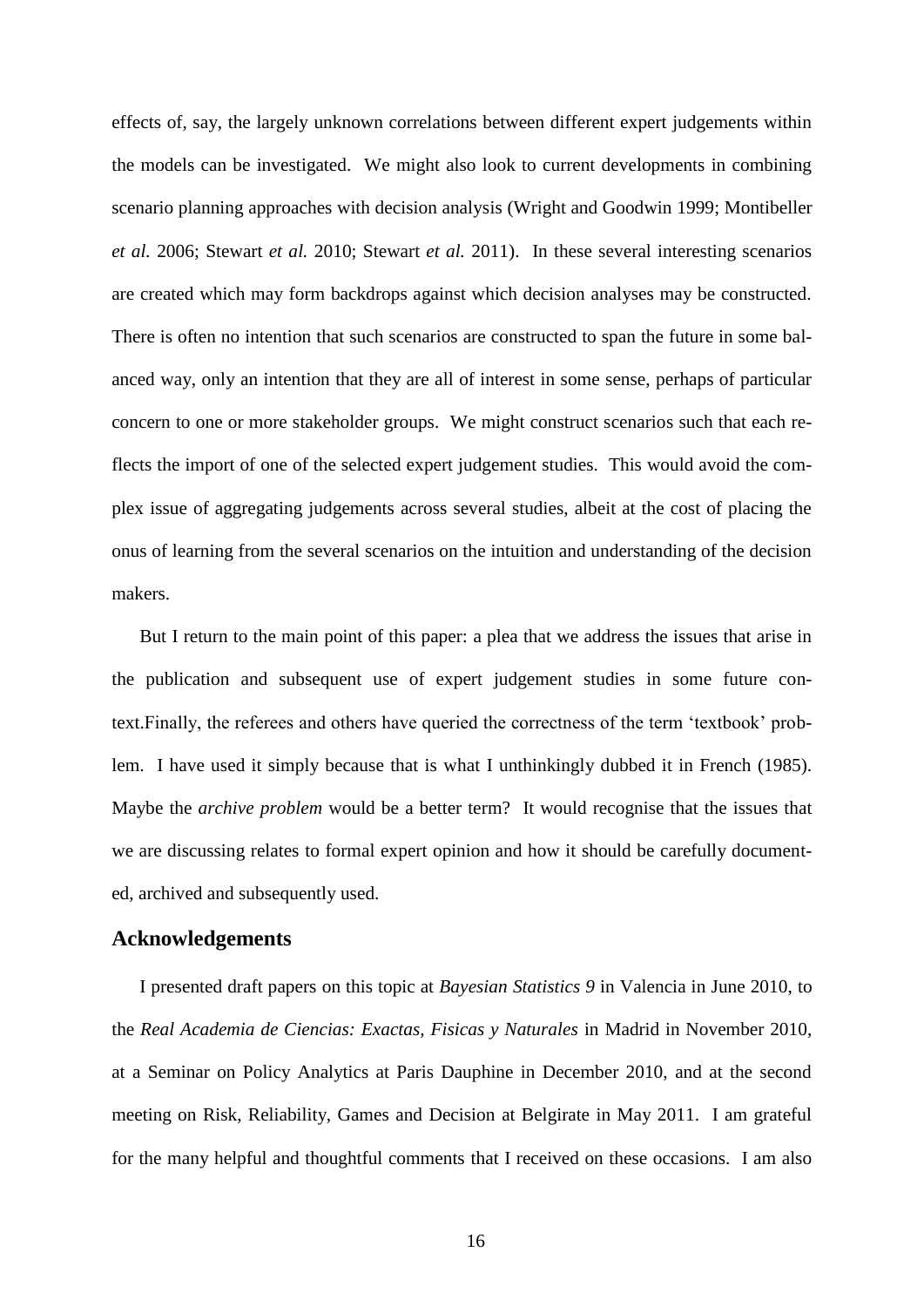very grateful for the constructive comments offered by the referees and editor of *Decision Analysis* and for their encouragement to consider the IPCC activities.

## **References**

- <span id="page-16-6"></span>J. Anzures-Cabrera and J. P. T. Higgins (2010). "Graphical displays for meta-analysis; an overview with suggestions for practice." *Research Synthesis Methods* **1**(1).
- <span id="page-16-0"></span>C. Bayley (2008). Public Participation. *Encyclopedia of Quantitative Risk Analysis and Assessment*. E. L. Melnick and B. S. Everitt. Chichester, John Wiley and Sons.
- <span id="page-16-8"></span>P. G. Bennett, K. C. Calman, S. Curtis and D. Fischbacher-Smith, Eds. (2010). *Risk Communication and Public Health. 2nd Edition.* Oxford, Oxford University Press.
- <span id="page-16-9"></span>R. P. Binzel (2000). "The Torino impact hazard scale." *Planetary and Space Science* **48**: 297- 303.
- <span id="page-16-1"></span>C. Bizer, T. Heath and T. Berners Lee (2009). "Linked Data - The Story So Far." *International Journal on Semantic Web and Information Systems* **5**(3): 1-22.
- <span id="page-16-4"></span>M. Borenstein, L. V. Hedges, J. P. T. Higgins and H. R. Rothstein (2009). *Introduction to Meta-Analysis*. Chichester, John Wiley and Sons.
- <span id="page-16-5"></span>R. B. Briner, D. Denyer and D. M. Rousseau (2009). "Evidence-Based Management: Concept Cleanup Time?" *Academy of Management Perspectives* **23**(4): 19-32.
- C. R. Chapman and D. Morrison (1994). "Impacts on the Earth by asteriods and comets: assessing the hazard." *Nature* **367**: 33-40.
- <span id="page-16-2"></span>R. M. Cooke (1991). *Experts in Uncertainty*. Oxford, Oxford University Press.
- <span id="page-16-3"></span>R. M. Cooke, Ed. (2007). *Expert Judgement Studies*. Reliability Engineering and System Safety.
- <span id="page-16-7"></span>R. M. Cooke, T. Bedford and B. Kraan (1997). Report on the Benchmark Workshop on Uncertainty/ Sensitivity Analysis Codes. , European Safety and Reliability Association. Copies: Mathematics and Informatics, TU Delft, PO Box 5031, 2800GA Delft.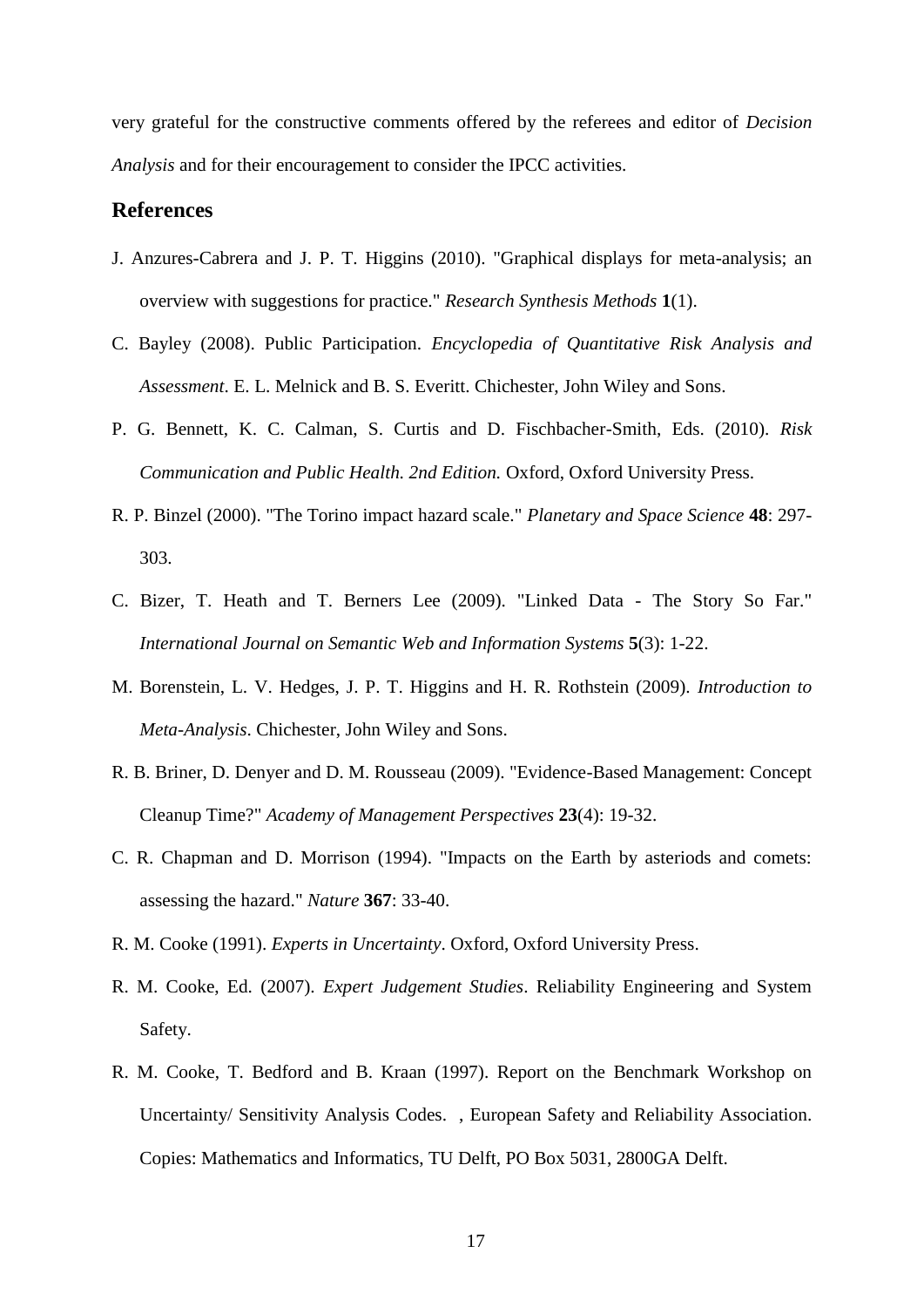- <span id="page-17-8"></span>R. M. Cooke and L. H. J. Goossens (2007). "TU Delft Expert Judgement Database." *Reliability Engineering and System Safety* **93**(5): 657-674.
- <span id="page-17-5"></span>N. J. Cooper, A. J. Sutton, A. E. Ades, S. Paisley and D. R. Jones (2007). "Use of evidence in economic decision models: practical issues and methodological challenges." *Health Economics* **16**(12): 1277-1286.
- <span id="page-17-1"></span>S. French (1985). Group consensus probability distributions: a critical survey (with discussion). *Bayesian Statistics 2*. J. M. Bernardo, M. H. DeGroot, D. V. Lindley and A. F. M. Smith, North-Holland**:** 183-201.
- <span id="page-17-9"></span>S. French (2003). "Modelling, making inferences and making decisions: the roles of sensitivity analysis." *TOP* **11**(2): 229-252.
- <span id="page-17-0"></span>S. French (2011). "Aggregating Expert Judgement." *Revista de la Real Academia de Ciencias Exactas, Fisicas y Naturales* **105**(1): 181–206.
- <span id="page-17-6"></span>S. French, A. J. Maule and K. N. Papamichail (2009). *Decision Behaviour, Analysis and Support*. Cambridge, Cambridge University Press.
- <span id="page-17-2"></span>S. French, D. Rios Insua and F. Ruggeri (2007). "e-participation and decision analysis." *Decision Analysis* **4**(4): 1-16.
- <span id="page-17-3"></span>I. Geyskens, R. Krishnan, J.-B. E. M. Steenkamp and P. V. Cunha (2009). "A review and evaluation of meta-analysis practices in management research." *Journal of Management*(in press): Publihed online as doi:10.1177/0149206308328501.
- <span id="page-17-7"></span>T. Gilovich, D. Griffin and D. Kahneman, Eds. (2002). *Heuristics and Biases: The Psychology of Intuitive Judgment*. Cambridge, Cambridge University Press.
- <span id="page-17-4"></span>J. Glanville and S. Paisley (2010). Searching for evidence for cost-effectiveness decisions. *Evidence-Based Decisions and Economics*. I. Shemilt, M. Mugford, L. Vale, K. Marsh and C. Donaldson. Oxford, Oxford University Press**:** 79-92.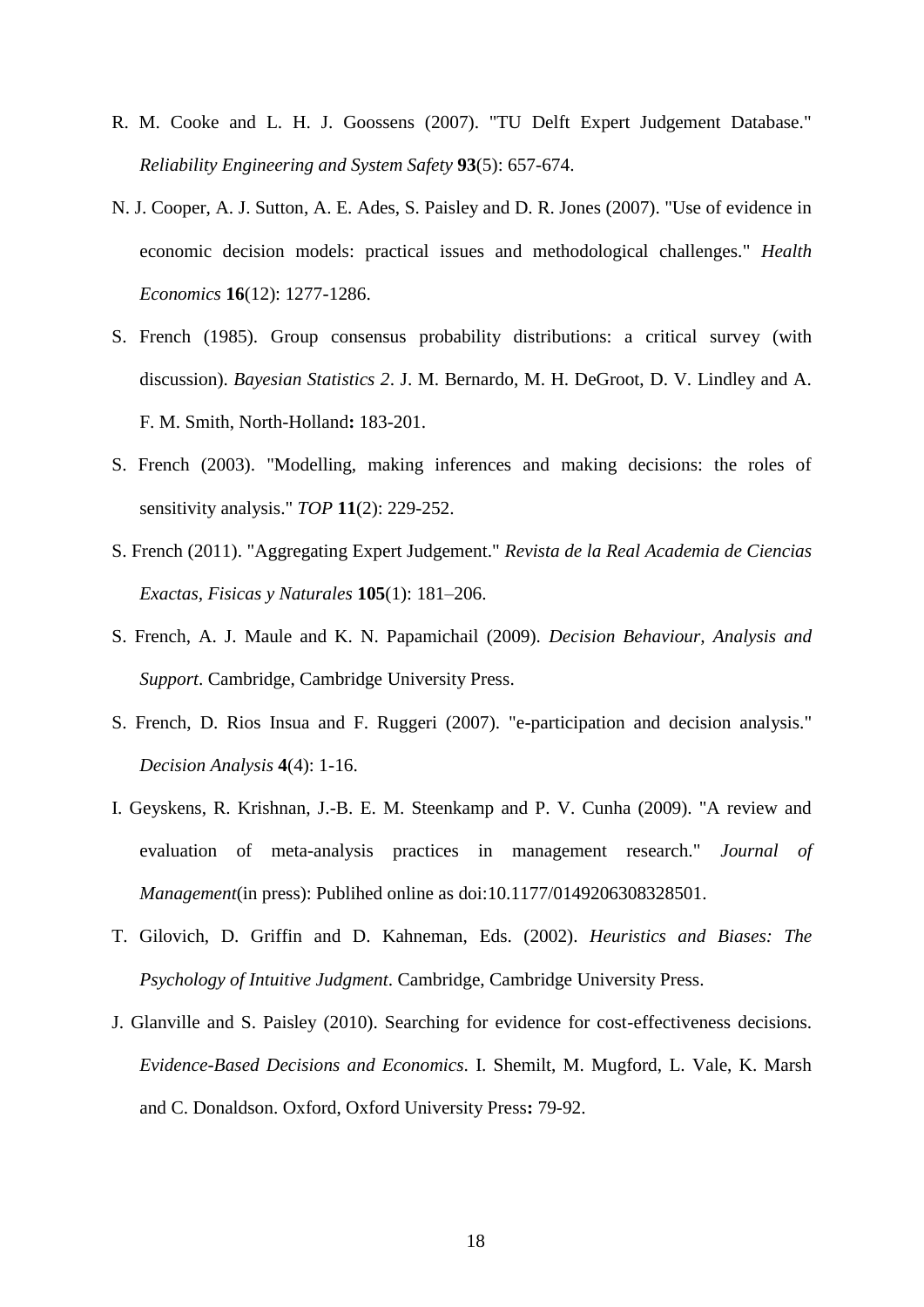- <span id="page-18-1"></span>L. H. J. Goossens and G. N. Kelly (2000). "Special: Issue: Expert Judgement and Accident Consequence Uncertainty Analysis." *Radiation Protection Dosimetry* **90**(3): 293-381.
- <span id="page-18-0"></span>R. S. Gregory, B. Fischhoff and T. McDaniels (2005). "Acceptable input: using decision analysis to guide public policy deliberations." *Decision Analysis* **2**(1): 4-16.
- <span id="page-18-5"></span>Intergovernmental Panel on Climate Change Core Writing Team, R. K. Pachauri and A. Reisinger (2008). Climate Change 2007: Synthesis Report. Contribution of Working Groups I, II and III to the Fourth Assessment. Report of the Intergovernmental Panel on Climate Change. Geneva, Switzerland, Intergovernmental Panel on Climate Change**:** 104 pages.
- <span id="page-18-6"></span>Intergovernmental Panel on Climate Change Core Writing Team, M. L. Walser and S. C. Nodvin (2010). IPCC Fourth Assessment Report, Working Group I: Uncertainty Guidance Note for the Fourth Assessment Report. *Encyclopedia of Earth*. C. H. Cleveland. Washington, D.C., Environmental Information Coalition, National Council for Science and the Environment.
- <span id="page-18-3"></span>A. J. Maule (1989). Positive and negative decision frames: a protocol analysis of the Asian disease problem of Kahneman and Tversky. *Process and Structure in Human Decision Making*. O. Svenson and H. Montgomery. Chichester, John Wiley and Sons.
- <span id="page-18-2"></span>A. J. Maule (2008). Risk communication and organisations. *The Oxford Handbook of Organizational Decision Making*. W. Starbuck and G. Hodgkinson. Oxford, Oxford University. Press.
- <span id="page-18-4"></span>F. Mellor (2010). "Negotiating Uncertainty." *Public Understanding of Science* **29**(1): 16-33.
- <span id="page-18-7"></span>G. Montibeller, H. Gummer and D. Tumidei (2006). "Combining scenario planning and multi-criteria decision analysis in practice." *Journal of Multi-Criteria Decision Analysis*  **14**: 5-20.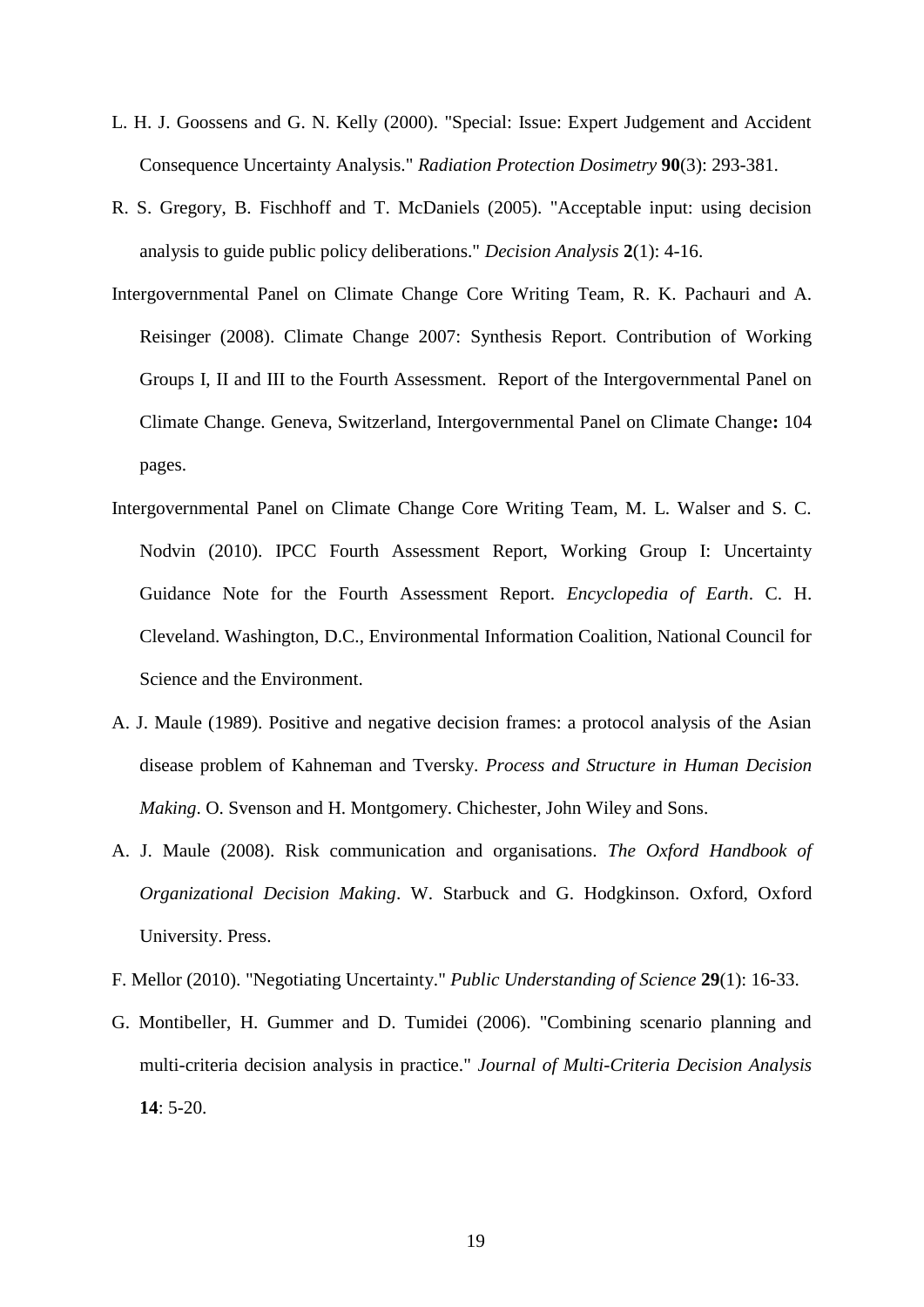- <span id="page-19-5"></span>G. Morgan, B. Fischhoff, A. Bostrom and C. Atman (2002). *Risk Communication: A Mental Models Approach*. Cambridge, Cambridge University Press.
- <span id="page-19-8"></span>M. G. Morgan (2003). "Characterising and dealing with uncertainty: insights from integrated assessment of climate change." *Integrated Asessment* **4**(1): 46-55.
- <span id="page-19-7"></span>R. Moss and S. Schneider (2000). Uncertainties. *Guidance Papers on the Cross Cutting Issues of the Third Assessment Report of the IPCC*. R. Pachauri, T. Taniguchi and K. Tanaka. Geneva, Intergovernmental Panel on Climate Change.
- <span id="page-19-6"></span>NEOMAP (2004). Space mission priorities for near-earth object risk asseessment and reduction; a report by the Near Earth Object Mission Advisory Panel, European Space Agency.
- <span id="page-19-9"></span>A. O'Hagan, C. E. Buck, A. Daneshkhah, R. Eiser, P. H. Garthwaite, D. Jenkinson, J. E. Oakley and T. Rakow (2006). *Uncertain Judgements: Eliciting Experts' Probabilities*. Chichester, John Wiley and Sons.
- <span id="page-19-3"></span>J. Pfeffer and P. J. Sutton (2006). "Evidence-based management." *Harvard Business Review* **84**(1): 62-76.
- <span id="page-19-1"></span>O. Renn (2008). *Risk Governance*. London, Earthscan.
- <span id="page-19-2"></span>D. Rios Insua and S. French, Eds. (2010). *e Democracy: a Group Decision and Negotiation Perspective*. Group Decision and Negotiation. Dordrecht, Springer.
- <span id="page-19-10"></span>A. Saltelli, K. Chan and E. M. Scott, Eds. (2000). *Sensitivity Analysis*. Chichester, John Wiley and Sons.
- <span id="page-19-0"></span>L. J. Savage (1972). *The Foundations of Statistics*. New York, Dover.
- <span id="page-19-4"></span>I. Shemilt, M. Mugford, L. Vale, K. Marsh and C. Donaldson, Eds. (2010). *Evidence-Based Decisions and Economics: Helath Care, Social Welfare, Education and Criminal Justice*. Oxford, Oxford University Press.